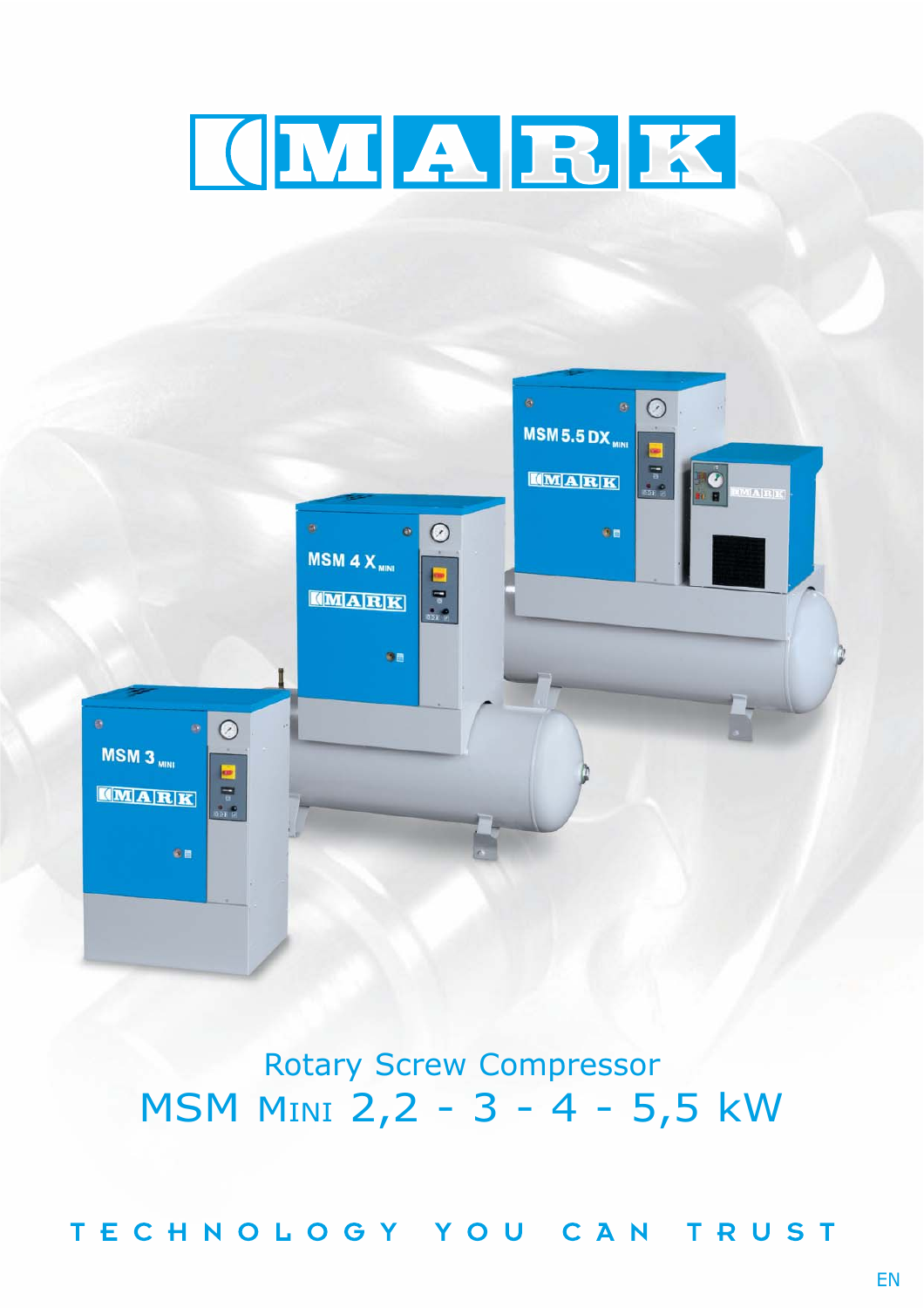# The MSM Mini Range

## MINI 2,2 - 3 - 4 - 5,5 kW

## A solution to satisfy all needs



#### Base Mounted Version

Especially recommended for installations near the place of use or the expansion of existing systems.

The electrocompressor's main components are: air suction filter, compressor, electric motor, oil filter and cooler, air cooling system, electrical panel for power-on and adjustment, support base and elegant sound-proof casing.

### Tank Mounted Version

Particularly recommended for new or stand-alone installations where there is a need for compressed air with a low noise level.

The unit consists of an electrocompressor on a fixed, 200-litre tank.





### Versione Dry

Especially recommended for installations with compressed air demand with a low dew point.

The compression unit is made up of electrocompressor, tank and refrigerating dryer with gas R134a with indicator of the Dew Point and timed condensate drain.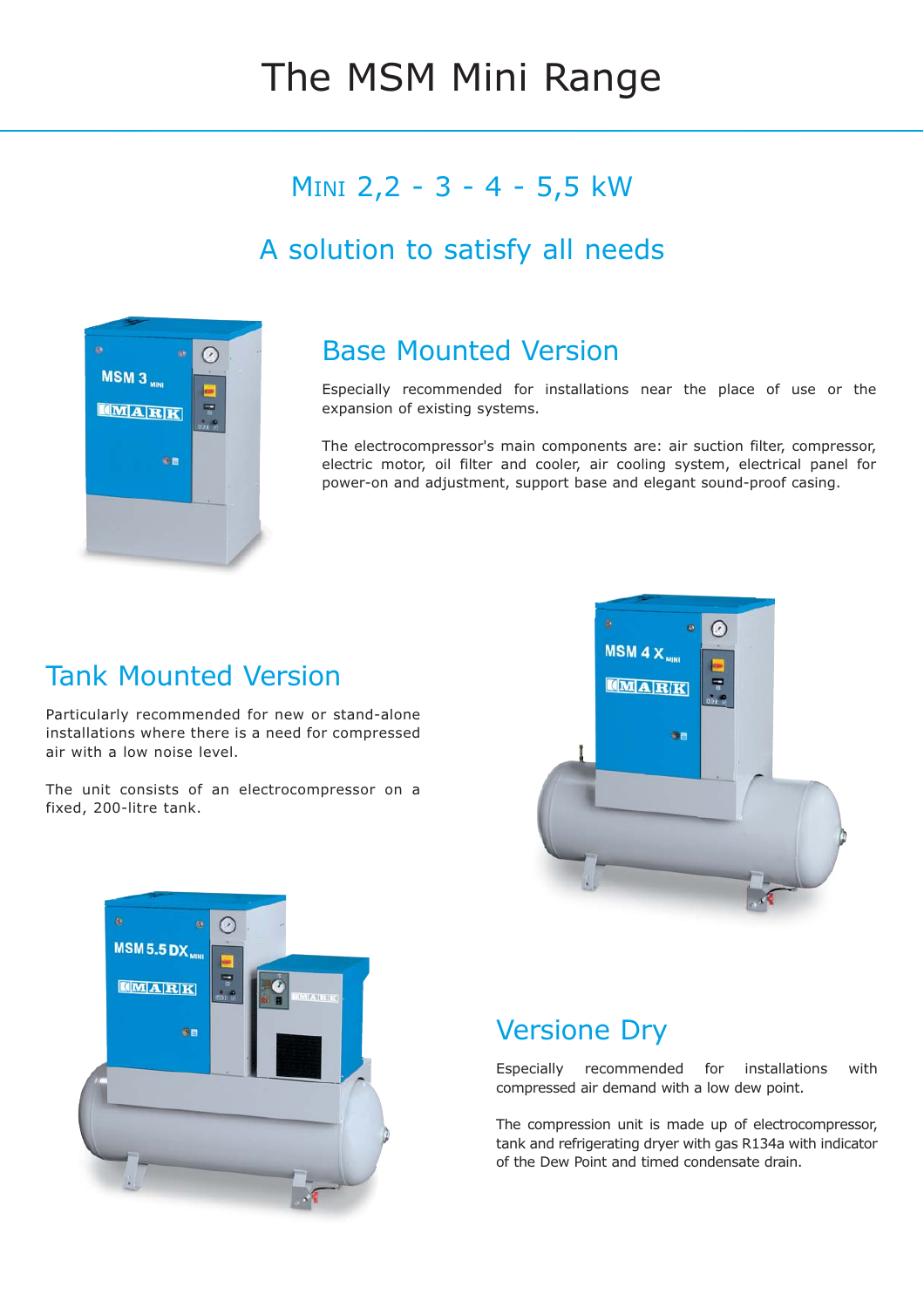# Reliability

#### MARK has been producing compressed air since 1970

It is a compressor constructed with components that have been tested for years in many industrial plants.

- **A high-efficiency screw assembly.**
- **top brand-name components.**
- **high-tech assembling.**
- **industrial compressor know-how.**
- **the MSM MINI compressor's reliability is the result of decades of experience inthe production and treatment of compressed air.**





MSM MINI comes standard with a magneto-thermal circuit-breaker main switch that protects both the machine and the power line.

All machine parts are protected against any anomaly and nothing is allowed to irreparably damage any component or the machine.

The strict observance of safety and environmental hygiene regulations during the design phase and the high degree of efficiency of our assembly lines are our guarantee.

### Maxi low noise level

Given the type of user, the noise pollution produced by small-power compressors was never given the proper attention until now but with MSM MINI, the problem has been eliminated.





### Smart condensate drain

#### **Advantages**

- Draining only water and NOT compressed air = Energy savings
- Quiet, no acoustic impact = Respect for the environment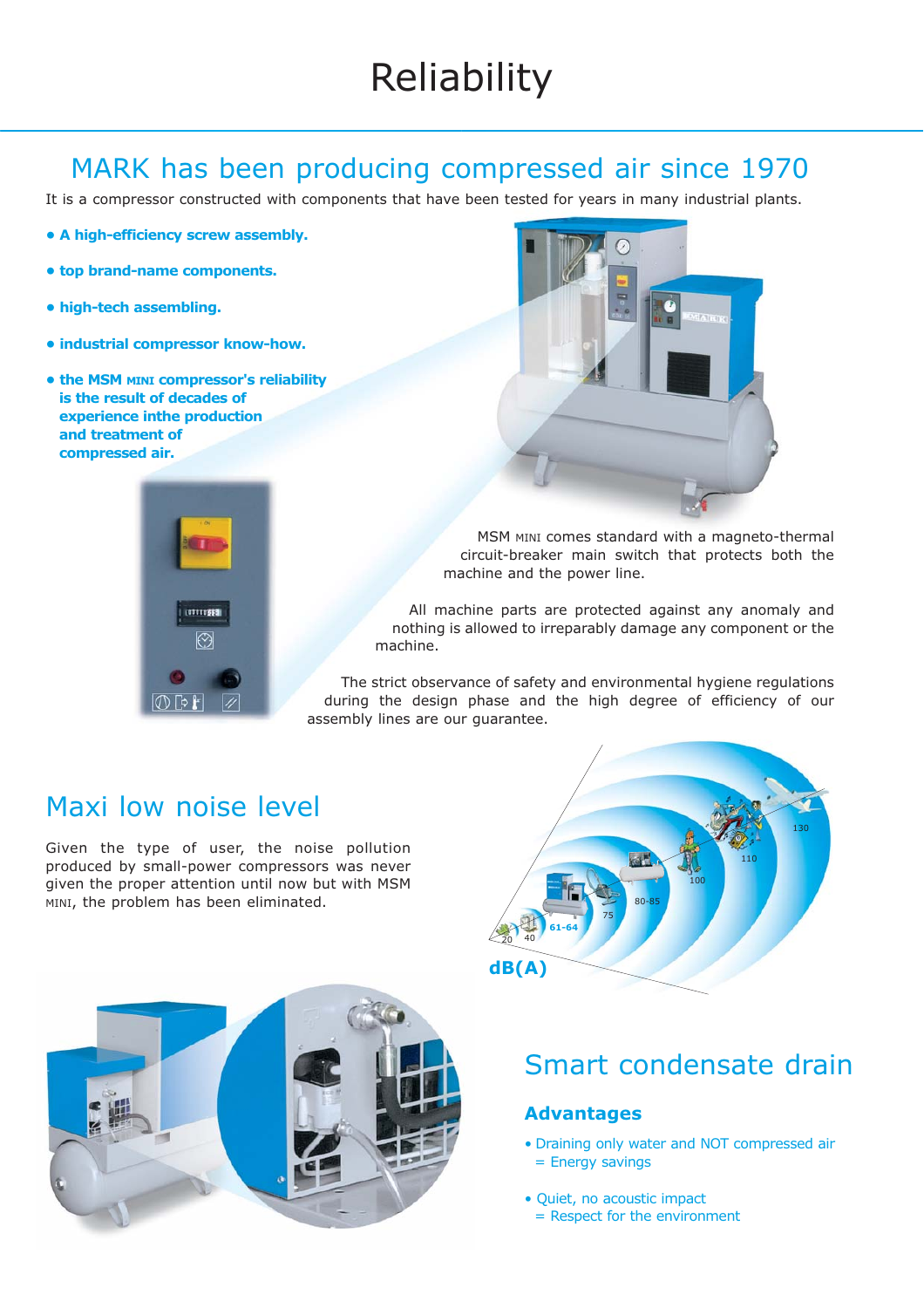# **Technology**

### Screw Compressor

A small-power machine with big-compressor components:

- a high-efficiency screw unit for compressing air without metal parts touching;
- an efficient cooling system;
- dry air in the DRY version with dryer;
- completely automatic operation for an industrial service;
- a complete compression unit ready to use.





### Adjustment

A new adjustment concept, created by combining the advantages of a piston compressor with those of a screw compressor.

Simple and complete instrumentation for correctly using and operating the compressor.

- 1 Oil filter
- 2 Air-oil separator filter
- 3 Oil cooler
- 4 Thermostatic valve
- 5 Safety valve
- 6 Pressure switch
- 7 Pressure gauge
- 8 Oil reservoir
- 9 Air suction solenoid valve
- 10 Air suction air filter
- 11 Screw compressor
- 12 Fan
- 13 Electric motor
- 14 Thermometer/Thermostat
- 15 Transmission unit

## Dry air

The MSM mini with MDX dryer is the winning solution for specific uses that require condensate-free air:

- supplies condensed air without condensate;
- safeguards the operation of the equipment;
- improves the quality of the final product:
- requires less space for installation;
- cancels the cost of installing the dryer;
- respects the environment with the use of ecological gas.

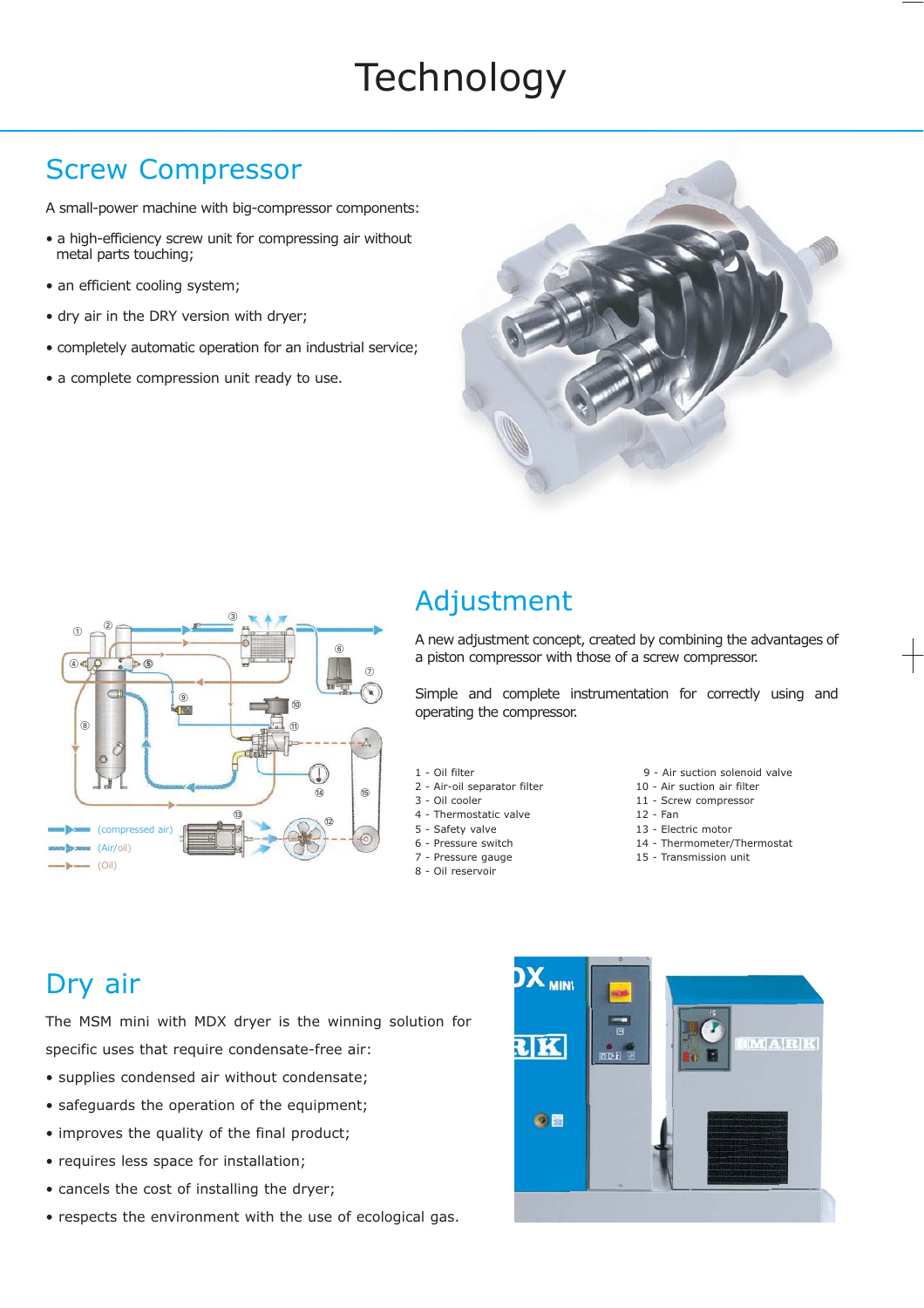# Why choose MSM MINI

| yesterday's                                  | TWO TECHNOLOGIES COMPARED | today's                                                                                                               |  |  |  |
|----------------------------------------------|---------------------------|-----------------------------------------------------------------------------------------------------------------------|--|--|--|
| <b>PISTON COMPRESSORS</b>                    |                           | <b>SCREW COMPRESSORS</b>                                                                                              |  |  |  |
| 70 - 75% of the intake air                   | Air yield                 | 95% of the intake air<br>More air with lower energy costs                                                             |  |  |  |
| Greater than 80 dB(A)                        | Sound level               | MINI da $61$ a $64$ dB(A)<br>Almost as low as a household appliance                                                   |  |  |  |
| For intermittent use                         | <b>Operation</b>          | Also for continuous useo<br>An industrial technology                                                                  |  |  |  |
| High content of residual<br>oil and humidity | Air quality               | Low oil content and dry air in the<br>version with dryer<br>Cleaner air for better production                         |  |  |  |
| Alternating and pulsing                      | <b>Compression</b>        | Continuous and constant<br>Uniform pressure in line for better<br>functioning utilities                               |  |  |  |
| High                                         | <b>Vibrations</b>         | Absent<br>More reliable components                                                                                    |  |  |  |
| From 7 to 10 times nominal<br>value          |                           | From 3 to 5 times nominal<br>value in the star/delta version<br>Starting current Lower energy consumption at start-up |  |  |  |
| Thermal circuit breaker                      | Protezioni standard       | Magneto-thermal circuit breaker<br>Greater operator safety                                                            |  |  |  |

Technological evolution, the ever greater needs ofincreasingly sophisticated users and respect for the environment are just three of the many reasons behind the MSM Mini's design the small screw compressor with big compressor performance